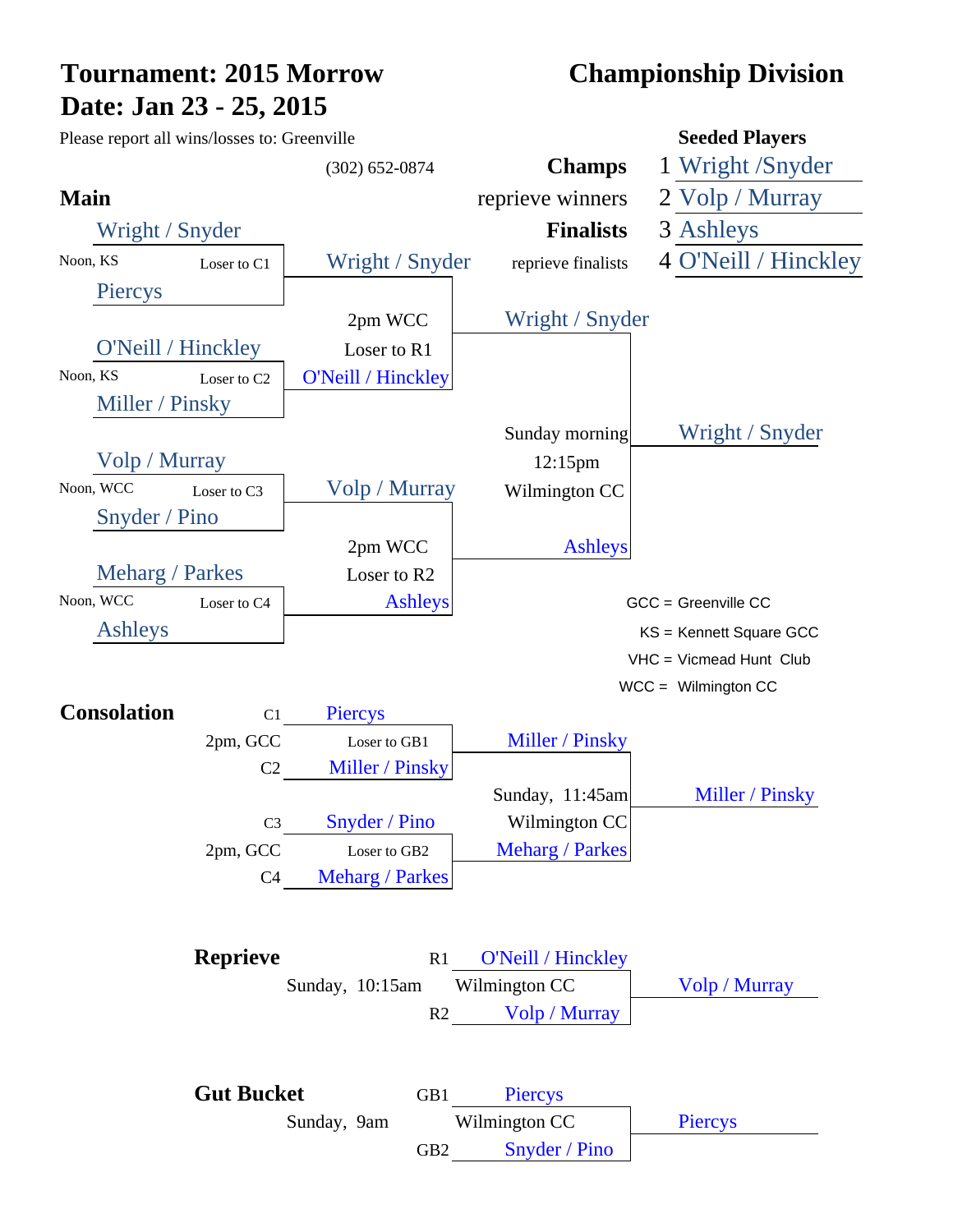### **Tournament: 2015 Morrow Flight: A Date: Jan 23 - 25, 2015**

### Please report all wins/losses to: Greenville Hut  $(302) 652 - 0874$

|                                       | <b>Seeded Players</b>          |
|---------------------------------------|--------------------------------|
|                                       | <b>CHAMPS 1. Schwandts</b>     |
|                                       | Semi-finalists 2. Christophers |
| <b>Gut Bucket Winners 3. Barnetts</b> |                                |
|                                       | FINALISTS 4. Dittmer / Russell |
|                                       |                                |

**Main Draw**

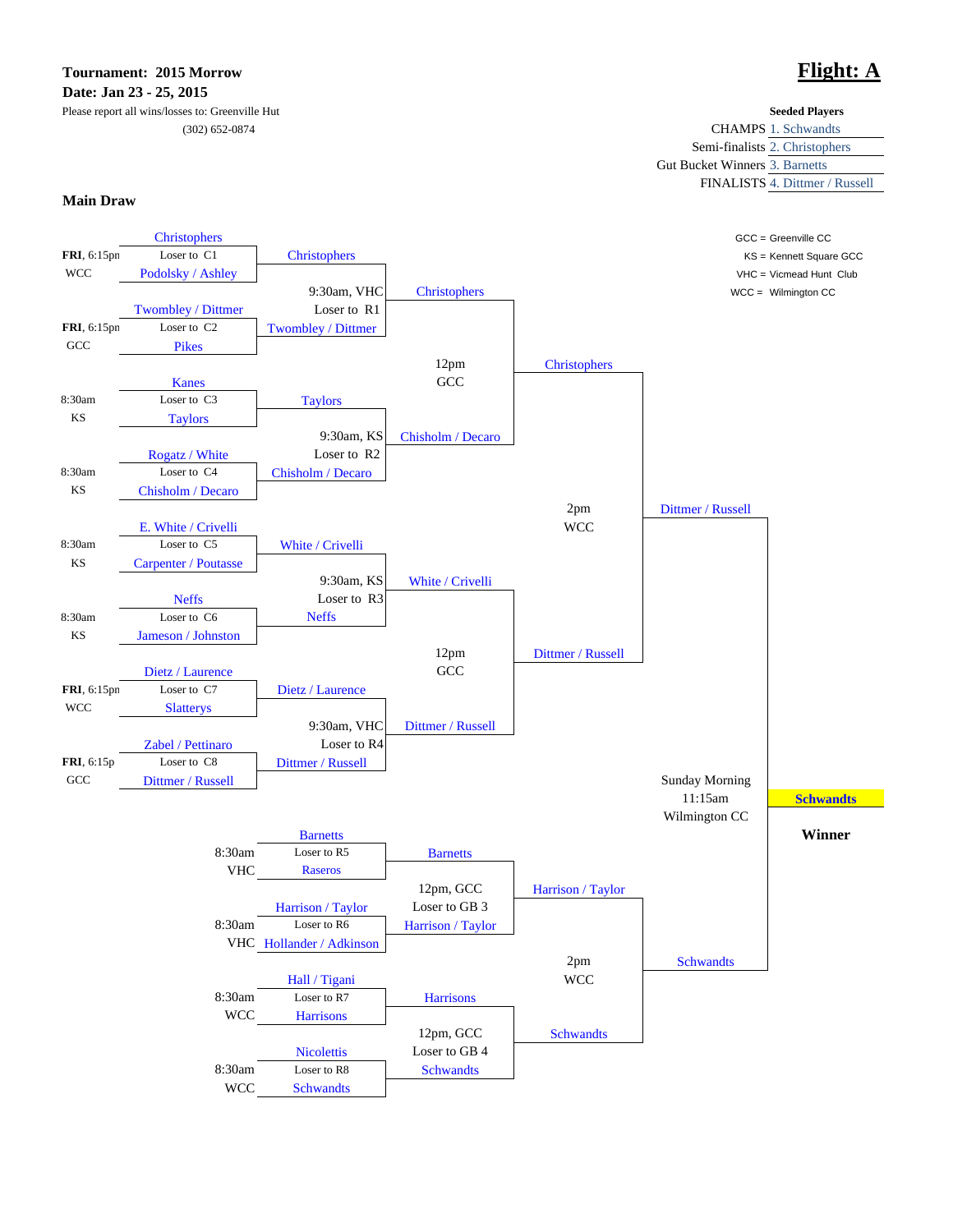**Tournament: 2015 Morrow Flight:**  $\blacksquare$ **Date: Jan 23 - 25, 2015**

Please report all wins/losses to: Greenville Hut GCC = Greenville CC Greenville CC

(302) 652-0874 KS = Kennett Square GCC VHC = Vicmead Hunt Club WCC = Wilmington CC

### **Consolation**



### **Reprieve**



### **Gut Bucket**

GB1 Pikes

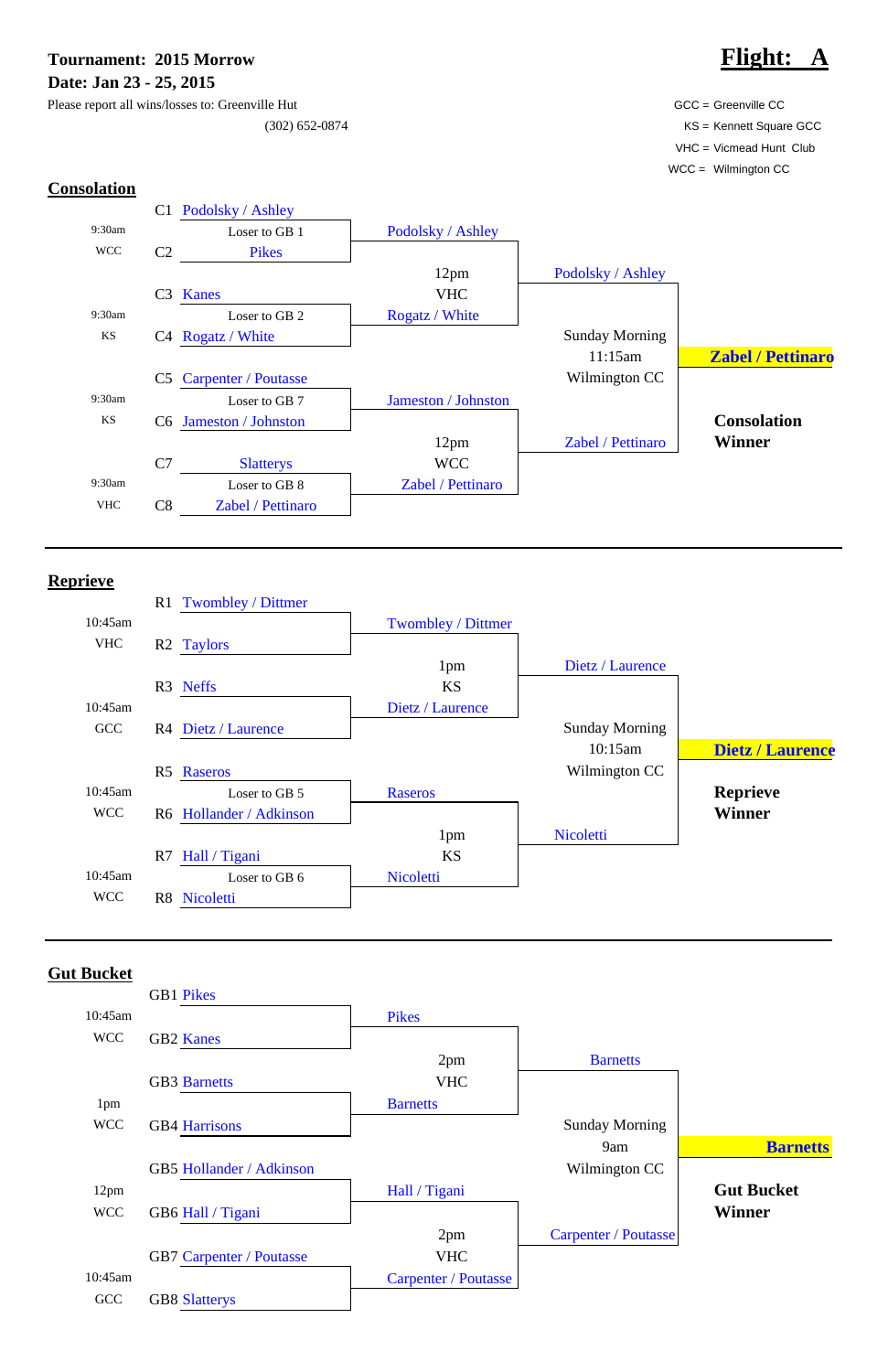## **Tournament: 2015 Morrow Flight: B Date: Jan 23 - 25, 2015**

Please report all wins/losses to: Greenville Hut **Seeded Players**

(302) 652-0874 Repr. Runner up 1. Pettinaro / Wilkinson CHAMPS 2. O'Brien / DuPuis Consolation winners 3. Smith / Zabel Gut Bucket Finalists 4. Richards / Crowley

### **Main Draw**



VHC = Vicmead Hunt Club

WCC = Wilmington CC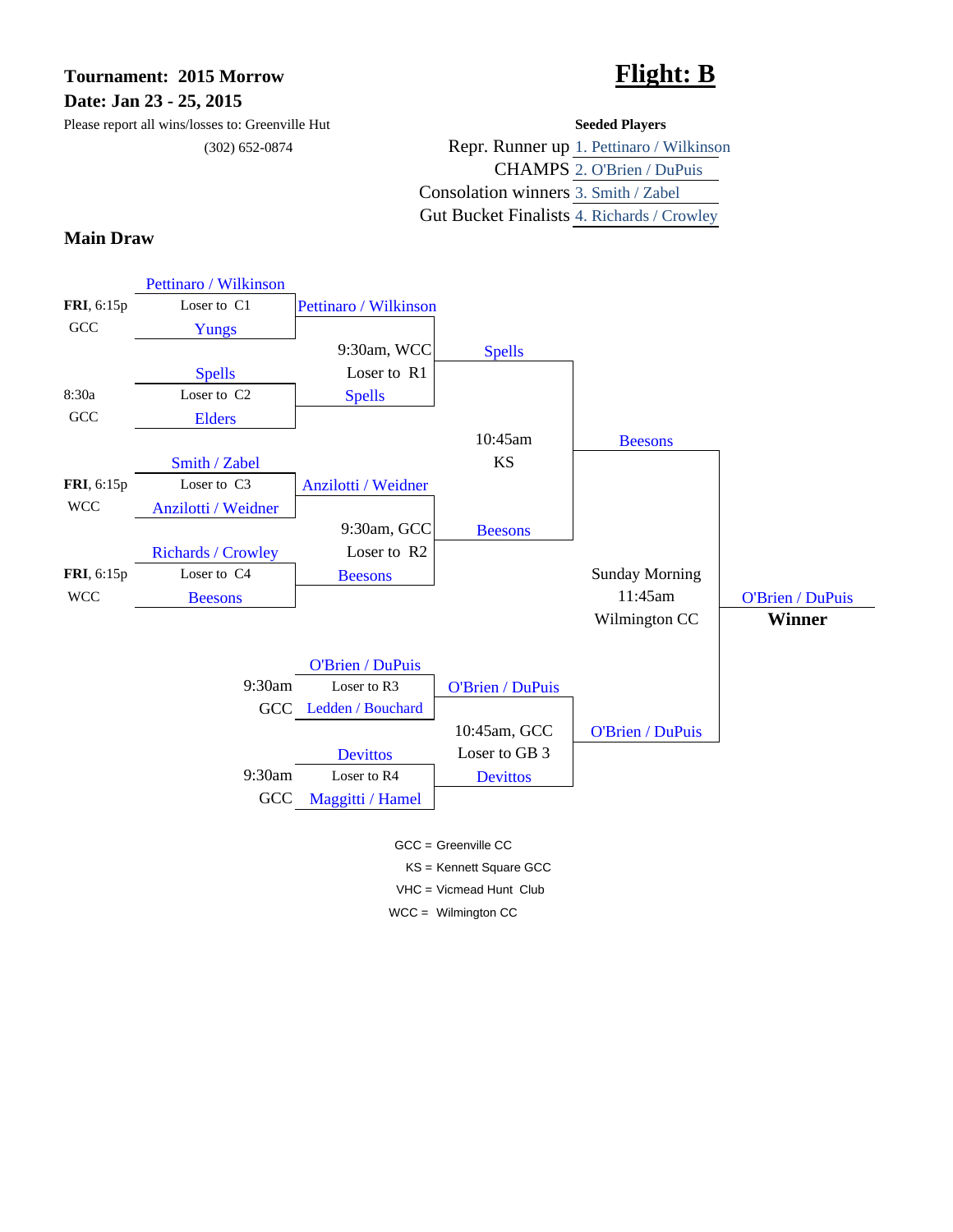# Tournament: 2015 Morrow **Flight: B Date: Jan 23 - 25, 2015**



Please report all wins/losses to: Greenville Hut (302) 652-0874

# **Consolation**



## **Reprieve**



## **Gut Bucket**



- GCC = Greenville CC
	- KS = Kennett Square GCC
- VHC = Vicmead Hunt Club
- WCC = Wilmington CC